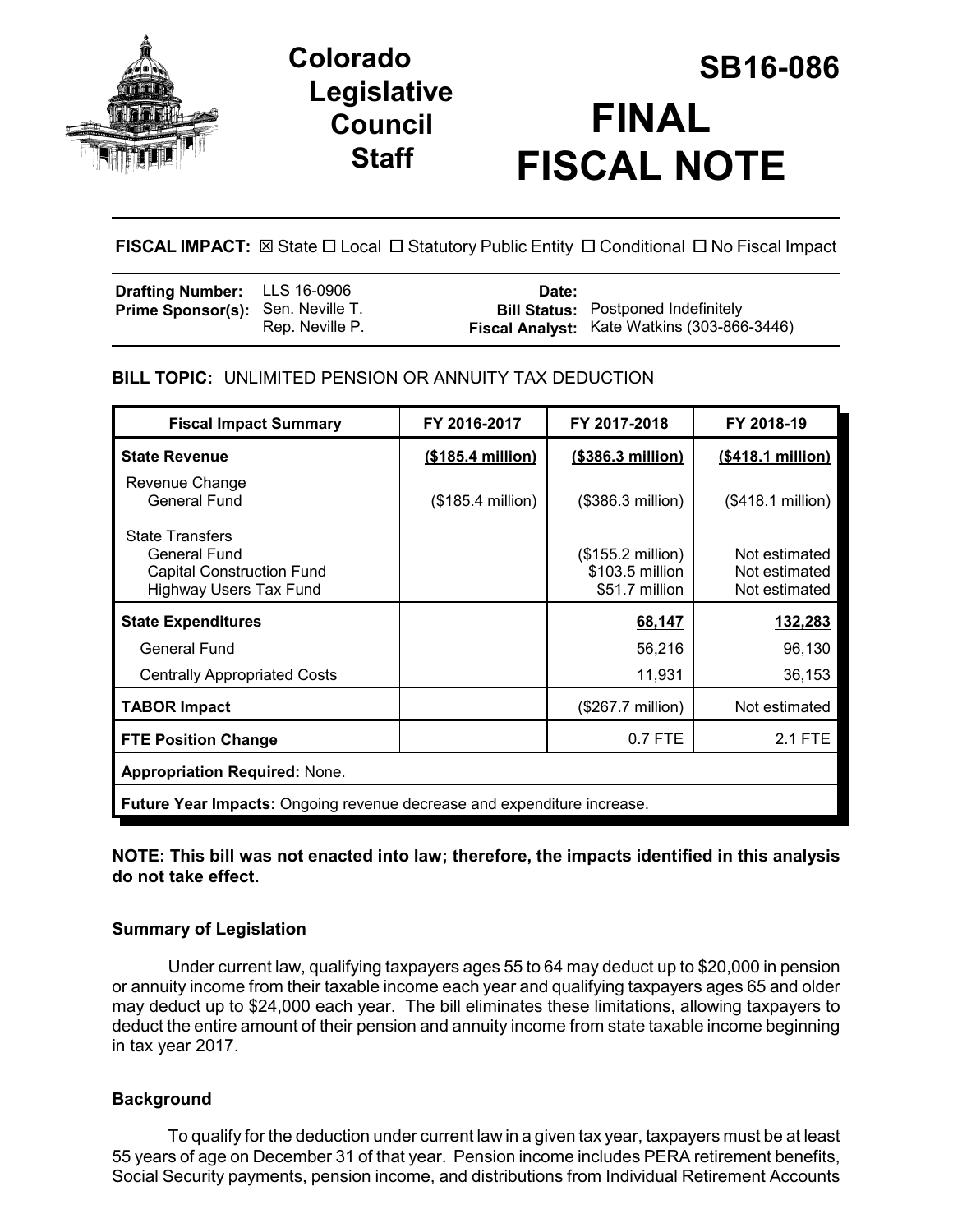(IRAs) and tax-deferred savings plans. Persons receiving a survivor benefit, regardless of age, also qualify for the deduction. As of tax year 2014, 426,302 Colorado taxpayers claimed the deduction under current law. The average deduction amount for these taxpayers was \$20,859, which translates to an average taxpayer savings of \$966.

#### **State Revenue**

This bill is estimated to **reduce General Fund revenue by \$185.4 million in FY 2016-17 (half-year impact), \$386.3 million in FY 2017-18, and \$418.1 million in FY 2018-19.** In future fiscal years, the revenue impact is expected to grow with the population of those ages 55 and older and with growth in retirement income.

*Data and assumptions.* Revenue estimates are based on taxpayer data from the Colorado Department of Revenue statistics of income. The revenue impact of the deduction under current law and under this bill in tax year 2017 and beyond were estimated as follows:

- The actual number of taxpayers claiming the deduction was grown by the Colorado state Demographer's population forecast for those ages 55 and older.
- The average deduction claimed under current law and estimated average deduction under this bill was grown by the compound average annual growth rate in the average deduction for the four years prior to the 2007-09 recession.
- Average deduction amounts were then multiplied by the projected number of taxpayers claiming the deduction.

Finally, the projected total revenue impact under current law was subtracted from the total revenue estimate under this bill to arrive at a revenue impact estimate. Table 1 compares the projected taxpayer and state revenue impacts under current law and under this bill for tax years 2017, 2018, and 2019.

| Table 1. Comparison of Taxpayer and State Revenue Impacts Under Current Law and SB16-086                                                                                     |                                                     |                                                     |                                                     |
|------------------------------------------------------------------------------------------------------------------------------------------------------------------------------|-----------------------------------------------------|-----------------------------------------------------|-----------------------------------------------------|
| <b>Tax Year</b>                                                                                                                                                              | 2017                                                | 2018                                                | 2019                                                |
| <b>Current Law</b><br><b>Average Deduction</b><br>Average Taxpayer Savings*<br>Number of Taxpayers Claiming Deduction<br>State General Fund Revenue Impact                   | \$22,004<br>\$1,019<br>471.061<br>(\$479.9 million) | \$22,803<br>\$1,037<br>485.048<br>(\$503.1 million) | \$23,213<br>\$1,056<br>498,488<br>(\$526.3 million) |
| <b>SB 16-086</b><br><b>Average Deduction</b><br>Average Taxpayer Savings*<br>Number of Taxpayers Claiming Deduction<br>State General Fund Revenue Impact                     | \$40,427<br>\$1,872<br>471,061<br>(\$881.7 million) | \$41,739<br>\$1,933<br>485,048<br>(\$937.4 million) | \$43,094<br>\$1,995<br>498,488<br>(\$994.6 million) |
| Increase/(Decrease) from Current Law<br><b>Average Deduction</b><br>Average Taxpayer Savings*<br>Number of Taxpayers Claiming Deduction<br>State General Fund Revenue Impact | \$18,423<br>\$853<br>0<br>(\$401.8 million)         | \$19,339<br>\$895<br>(\$434.3 million)              | \$20,291<br>\$939<br>(\$468.3 million)              |

*\* Calculated as the average deduction multiplied by the state income tax rate of 4.63 percent.*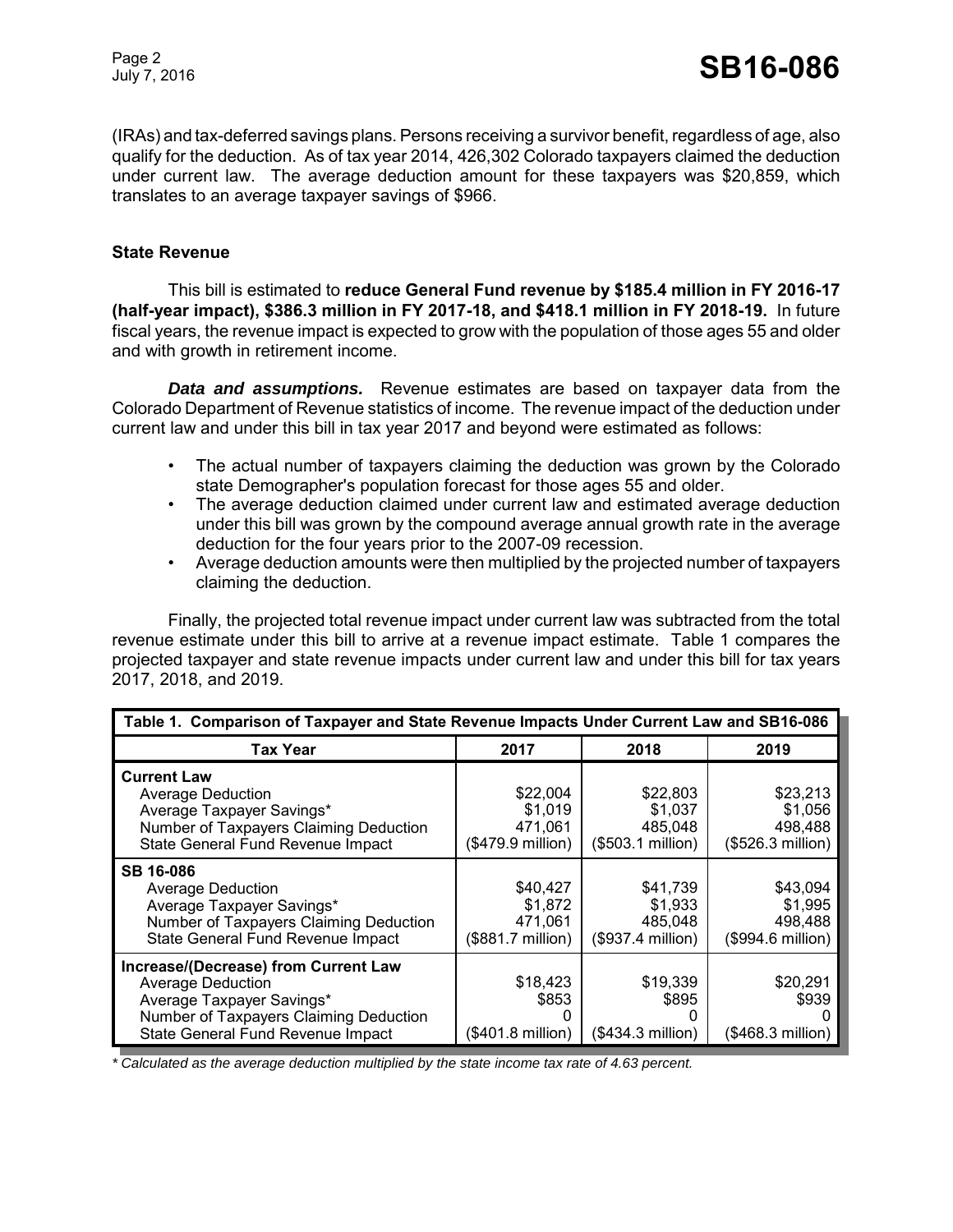Page 3

#### **TABOR Impact**

This bill reduces state revenue to the General Fund, which will reduce the amount of money required to be refunded under TABOR. TABOR refunds are paid out of the General Fund. Table 2 shows the projected impact on the mechanisms used to refund the TABOR surplus in current law. Revenue is refunded in the year following the year in which it is collected. This bill is expected to eliminate the TABOR surplus and reduce General Fund revenue for the budget by \$118.6 million in FY 2017-18.

| Table 2. Impact of SB16-086 on Current Refund Mechanisms                                                                |                                                                          |  |
|-------------------------------------------------------------------------------------------------------------------------|--------------------------------------------------------------------------|--|
|                                                                                                                         | <b>FY 2017-18 Surplus</b><br>FY 2018-19 Refund<br>Tax Year 2018          |  |
| <b>Current Law</b><br>Revenue above the TABOR limit<br>Income Tax Rate Reduction<br>Sales Tax Refund                    | \$267.7 million<br>230.1 million<br>37.6 million                         |  |
| <b>SB 16-086</b><br>Revenue above the TABOR limit<br>Income Tax Rate Reduction<br>Sales Tax Refund                      |                                                                          |  |
| <b>Change from Current Law</b><br>Revenue above the TABOR limit<br><b>Income Tax Rate Reduction</b><br>Sales Tax Refund | $(267.7 \text{ million})$<br>(230.1 million)<br>$(37.6 \text{ million})$ |  |

 *Source: Legislative Council Staff March 2016 forecast.*

#### **State Transfers**

When the TABOR surplus is between 1.0 percent and 3.0 percent of General Fund revenue, the Senate Bill 09-228 transfers are halved; when the TABOR surplus exceeds 3.0 percent, the Senate Bill 09-228 transfers are suspended. This bill will reduce the TABOR surplus in FY 2017-18 to below 1.0 percent of General Fund revenue. This will increase the amount of money transferred to the Capital Construction Fund by \$51.7 million and the Highway Users Tax Fund by \$103.5 million.

#### **State Expenditures**

This bill will **increase state General Fund expenditures by \$68,147 and 0.7 FTE in FY 2017-18, and by \$132,283 and 2.1 FTE beginning in FY 2018-19 for the Department of Revenue.** Costs include personal services, operating expenses, programming, testing, and form change costs, as summarized in Table 3.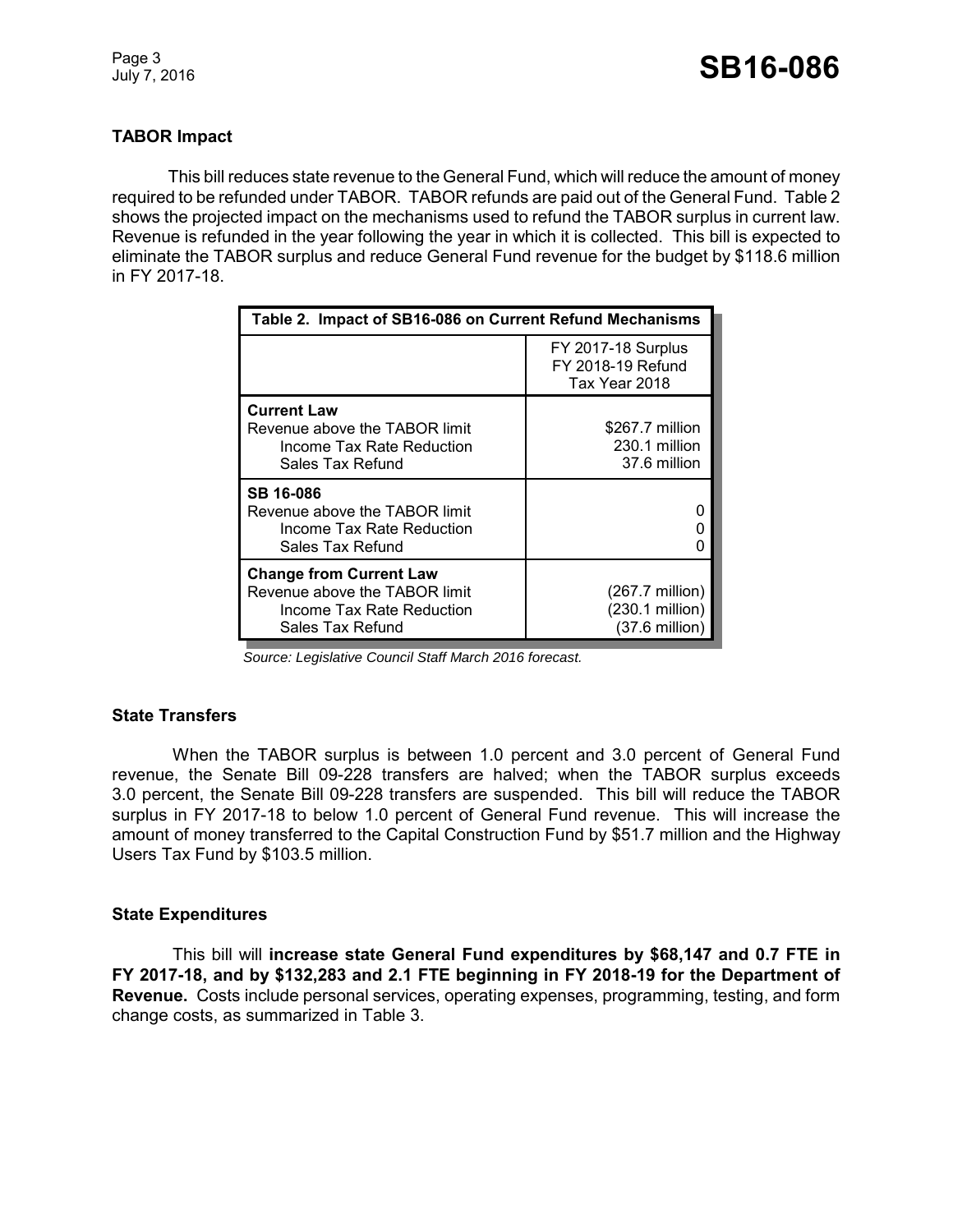| Table 3. Expenditures Under SB 16-086              |            |            |            |  |
|----------------------------------------------------|------------|------------|------------|--|
| <b>Cost Components</b>                             | FY 2016-17 | FY 2017-18 | FY 2018-19 |  |
| <b>Personal Services</b>                           |            | \$29,810   | \$89,432   |  |
| FTE.                                               |            | 0.7        | 2.1        |  |
| <b>Operating Expenses and Capital Outlay Costs</b> |            | 5,368      | 6,698      |  |
| Programming and Form Change Costs                  |            | 17,200     |            |  |
| <b>GenTax Testing Costs</b>                        |            | 3,838      |            |  |
| Centrally Appropriated Costs*                      |            | 11,931     | 36,153     |  |
| <b>TOTAL</b>                                       |            | \$68,147   | \$132,283  |  |

*\* Centrally appropriated costs are not included in the bill's appropriation.*

*Department of Revenue.* This bill requires changes to the Department of Revenue's GenTax software system. Changes are programmed by a contractor at a rate of \$200 per hour. The changes in this bill are expected to increase General Fund expenditures by \$16,000, representing 80 hours of programming. GenTax testing for this bill will require the expenditures for contract personnel totaling \$3,838, representing 160 hours of testing at a rate of \$24 per hour. Additionally, this bill will require ongoing allocation of 2.1 FTE to answer taxpayer inquiries at the department's call center. This assumes that 5 percent of taxpayers claiming the deduction will require assistance. The allocation in FY 2017-18 is 0.7 FTE to account for the General Fund employee paydate shift. No additional verification or audit workload is expected because federal tax data can be used to verify the taxpayer income.

*Department of Personnel and Administration.* Scanning and imaging software will require modification to implement changes to the deduction. This will require \$1,200 for individual income tax form 104CR in FY 2017-18 reappropriated from the Department of Revenue to the document management line for the Department of Personnel and Administration.

*Centrally appropriated costs.* Pursuant to a Joint Budget Committee policy, certain costs associated with this bill are addressed through the annual budget process and centrally appropriated in the Long Bill or supplemental appropriations bills, rather than in this bill. The centrally appropriated costs subject to this policy are estimated in the fiscal note for informational purposes and summarized in Table 4.

| Table 4. Centrally Appropriated Costs Under SB16-086                    |            |            |            |  |
|-------------------------------------------------------------------------|------------|------------|------------|--|
| <b>Cost Components</b>                                                  | FY 2016-17 | FY 2017-18 | FY 2017-18 |  |
| Employee Insurance (Health, Life, Dental, and<br>Short-term Disability) |            | \$5,600    | \$16,799   |  |
| Supplemental Employee Retirement Payments                               |            | 2,551      | 8,014      |  |
| <b>Leased Space</b>                                                     |            | 3,780      | 11,340     |  |
| <b>TOTAL</b>                                                            |            | \$11,931   | \$36,153   |  |

#### **Effective Date**

This bill was postponed indefinitely by the House State, Veterans, and Military Affairs Committee on May 2, 2016.